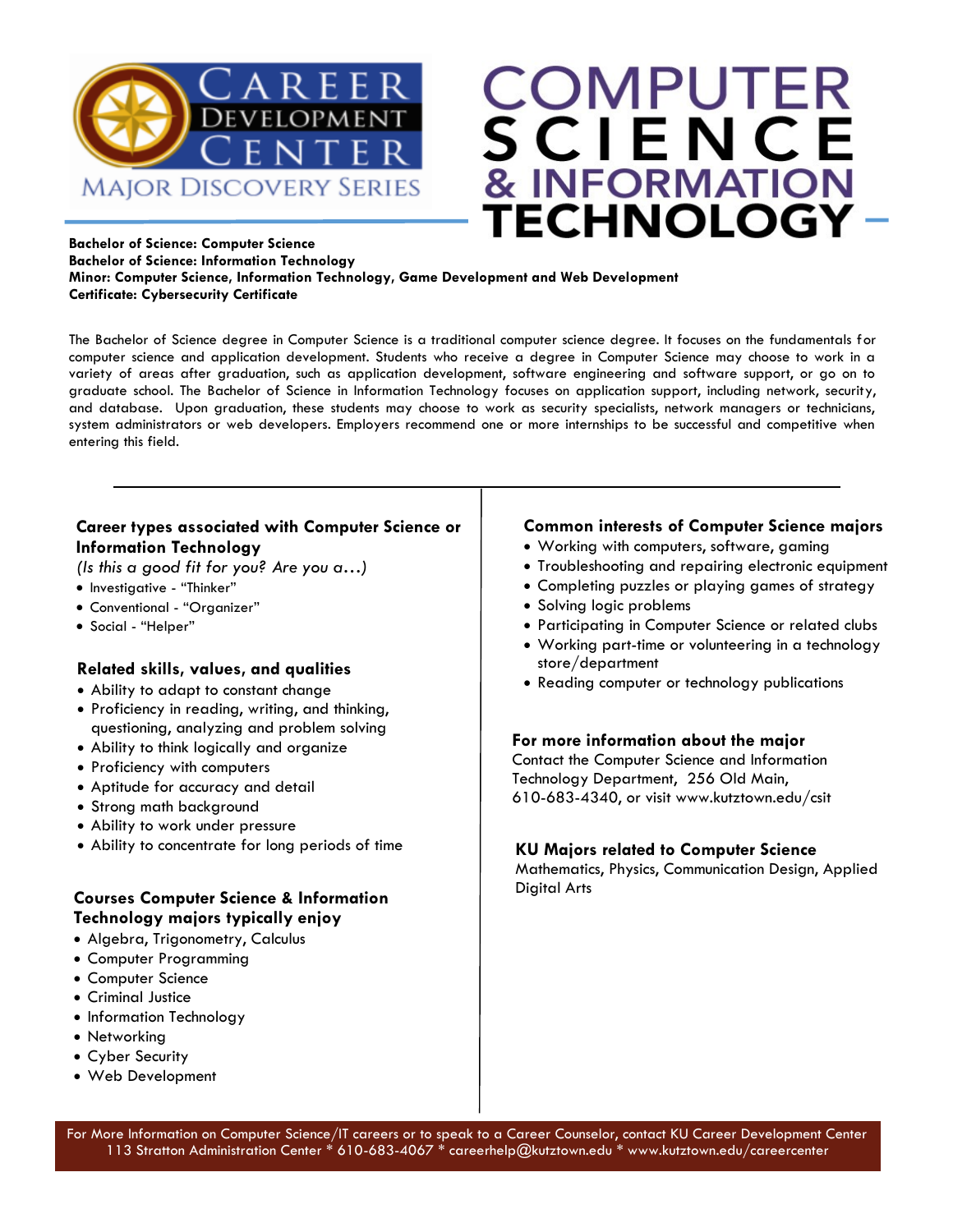# **FOUR STEPS TO SUCCESS**

DISCOVER EXPERIENCE MAPLEMENT

# 1<sup>ST</sup> YEAR

EXPLORE >

# 2<sup>ND</sup> YEAR

#### • Enroll in the Career Exploration Certificate.

- Attend info sessions to learn about career development and personal branding.
- Take a career assessment to identify and confirm interests.
- Get involved in campus clubs and organizations.
- Develop basic workplace skills through jobs or volunteer work.
- Talk with professors, family, and friends about career ideas.
- Conduct informational interviews with professionals working in fields of interest.
- Develop a relationship with your professors and faculty advisor.
- Meet with CDC career coach.
- Attend info sessions to learn about resume writing, and externships.
- Confirm your choice of major and consider options for double major or minor.
- Research careers of interest.
- Complete a job shadowing (externship) experience.
- Seek meaningful employment or volunteer work in a field related to your major.
- Explore options for undergraduate research and study abroad.
- Write a resume and have it reviewed by the CDC.
- Manage your online presence.
- 
- Enroll in the Career Success Certificate.
- Complete an internship and/or undergraduate research.
- Attend info sessions about internships, interviewing, job search strategies, and grad school.
- Build a LinkedIn profile and continue to monitor your online presence.
- Complete a mock interview.
- Build skills through research projects, part-time employment, and volunteer work.
- Participate in employer panels, site visits & networking events.
- Attend internship & job fairs.
- Take on a leadership role in a student organization or work.
- Consider graduate school options and prepare for admissions tests.
- 4TH YEAR
- Attend your Senior Kick-off session and other info sessions to prepare for job search/grad school.
- Update your resume and LinkedIn profile.
- Create cover letter drafts.
- Gain experience through internships and/or undergraduate research.
- Secure references for job/grad school applications.
- Create your "30 second" commercial/elevator pitch.
- Meet with CDC to develop job search strategies.
- Research employers.
- Network with professionals through events and social media.
- Join a professional organization in your discipline.
- Attend the senior etiquette luncheon or dinner.
- Participate in job fairs and on-campus interviewing.

### **Sample Career Titles**

Computer Science or Information Technology majors can be found working in a wide variety of career fields. Here are just some career titles that may be of interest. Please note that some jobs may require further education and training. To learn more about these careers, visit http://online.onetcenter.org or www.bls.gov/oco.

Application/Programmer Communications Specialist Computer Consultant Computer Engineer Computer Facilities Manager Computer Installation Specialist Computer Marketing/Sales Computer Operator Computer Security Analyst Computer Service Technician Computer Systems Analyst CQI Production Manager Cryptographer/Cryptologist **Cybersecurity** Data/Database Analyst Data Communications/Security Analyst Distribution Manager Educator/Trainer Employee Relations Specialist

End-User Computing Manager Engineering Lab Technician Environmental Technologist Hardware Sales/Service Person Information Scientist Information Systems Developer Information Systems Manager Information Technology Manager Internet Developer Market Analyst ISO Specialist LAN/Logistics Manager Materials Controller Meteorologist Network Administrator/Manager On-Line Services Manager Operating Systems Programmer Operations Manager/Analyst PC Support Specialist

Product Development/Line Manager Product Forecaster/Estimator Production Scheduler/Planner Production Support Specialist Programmer: Engineering & Sci. Software Development Specialist Software Engineering Specialist Software Package Developer Software Salesperson Software Support Tech/Specialist Systems Administrator/Analyst Systems Consultant Systems Programmer Systems Technical Manager Technical Sales/Support Rep. Technical Writer Telecommunications Manager User Support Analyst Web Designer

#### $3<sup>RD</sup>$ YEAR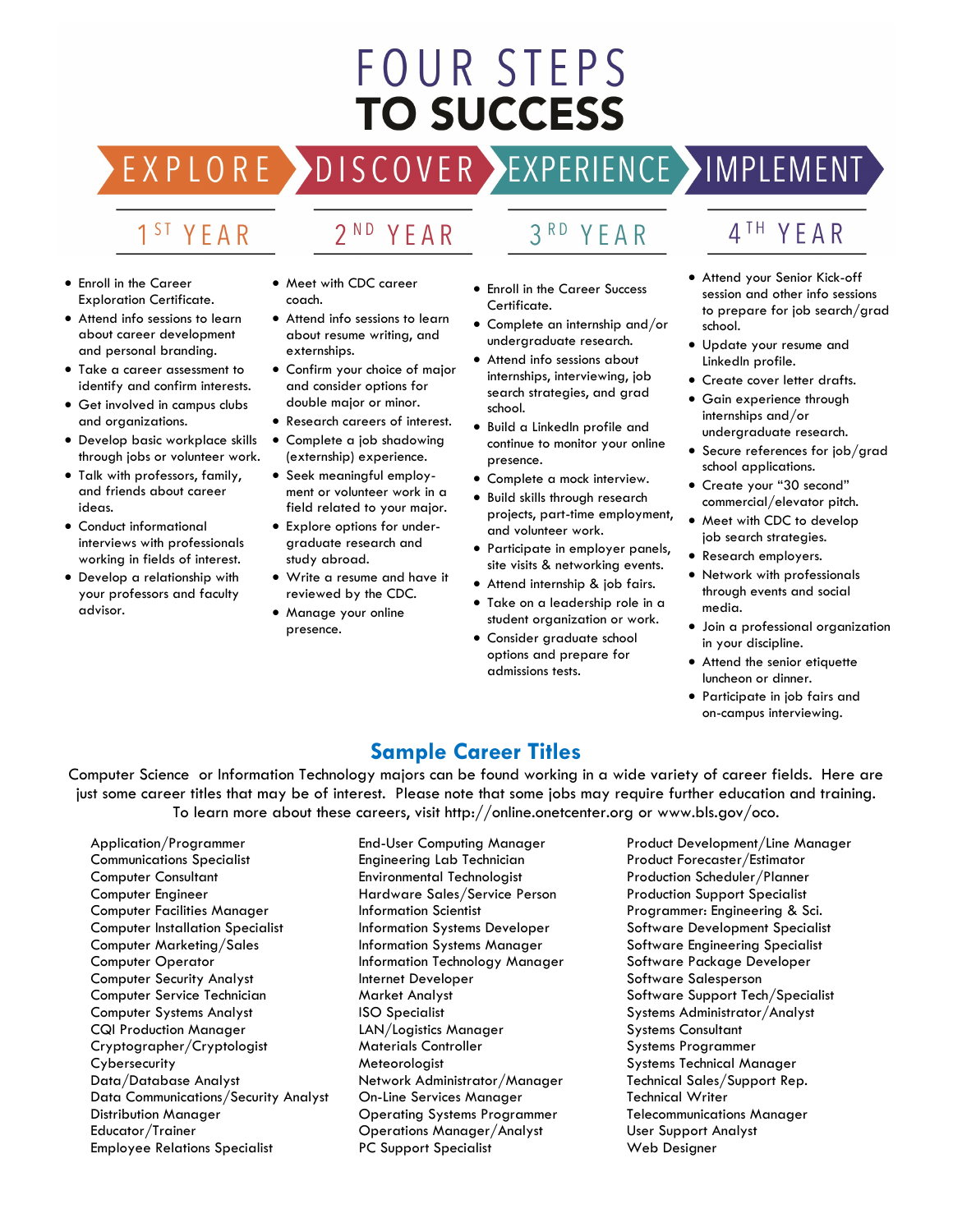#### **Common Internship Sites and Employers**

Computer Science and Information Technology majors often find internships and employment in the following fields/industries.

- Banks & Investment Firms
- Business & Industry
- Colleges/Universities
- Consulting Firms

ii handshake

- Federal, State & Local
- Healthcare
- International Agencies
- Manufacturing
- Military
- Research & Development

UHS of Delaware, Inc. Versum Materials

Zulily

• Telecommunications

 Handshake is the primary online resource for preparing and connecting students and alumni with employers. **www.kutztown.edu/handshake**

#### **Useful Websites for Computer Science & Information Technology Majors**

Whether you are researching related career fields, applying for internships or jobs, or planning to join a professional association, these websites are for you!

| Industry/Employment Information                 | <b>Professional Associations</b>                                                   | <b>Related Area Employers</b>                                                                 |
|-------------------------------------------------|------------------------------------------------------------------------------------|-----------------------------------------------------------------------------------------------|
| Computer Jobs<br>www.computerjobs.com           | American Society for Info Science &<br>Technology<br>www.asist.org                 | Air Products<br>Andesa Services<br>Armstrong World Industries                                 |
| Computer Work<br>www.computerwork.com           | <b>Association for Computing Machinery</b><br>www.acm.org                          | B. Braun Medical Inc.<br><b>Brenntag</b><br><b>Brentwood Industries</b>                       |
| Dice<br>www.dice.com                            | Association of IT Professionals<br>www.aitp.org                                    | <b>Clark Associates</b><br>Computer Aid Inc<br>Deloitte US Delivery Center                    |
| <b>IEEE</b><br>jobs.ieee.org                    | Association for Women in Computing<br>www.awc-hq.org                               | <b>Fidelity Information Services</b><br><b>Gateway Ticketing</b>                              |
| Internet Society<br>www.internetsociety.org     | <b>Computing Research Association</b><br>www.cra.org                               | Hershey Entertainment & Resorts<br>Kutztown University<br>Lehigh Valley Health Network        |
| Just Tech Jobs<br>www.justtechjobs.com          | <b>Computer Society</b><br>www.computer.org                                        | LeverX<br>Listrak Inc.<br>Liquid Interactive                                                  |
| <b>Tech America</b><br>www.techamerica.org      | <b>IT Association of America</b><br>www.itaa.org                                   | <b>Lutron Electronics</b><br>Neo Pangea                                                       |
| LinkedIn Jobs<br>www.linkedin.com/jobs          | Institute of Electrical & Electronics Engineers<br>www.ieee.org (job postings too) | Olympus<br>Oracle<br>Penn Interactive                                                         |
| Computer Science.org<br>www.ComputerScience.org | International Assoc. for Technology in Education<br>www.iste.org                   | Penske<br><b>PPL Electric Utilities</b><br><b>SAP</b><br>St. Luke's University Health Network |